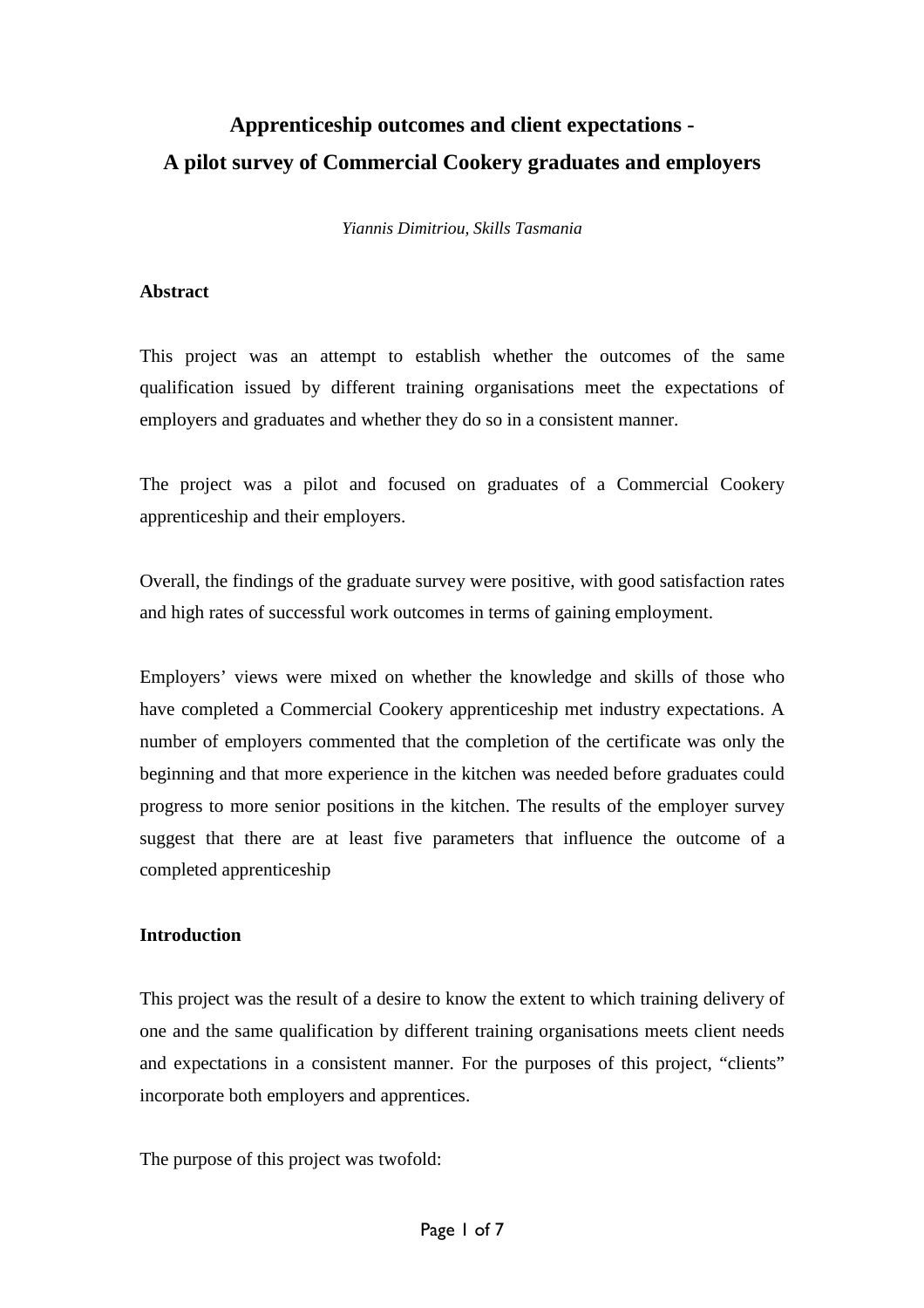Firstly, to test whether the selected process/methodology would work; whether this type of research could be done and whether it could produce meaningful information to answer the question of meeting client needs and doing so in a consistent manner.

Secondly, to determine whether client needs and expectations **were** met; and whether they were met in a consistent manner.

This project was a pilot and focused on those who had completed an apprenticeship in Commercial Cookery in 2007 and 2006, as well as a number of their employers.

The project was a collaboration between Skills Tasmania and the Tasmanian Qualifications Authority.

## **Methodology**

The project consisted of two surveys: one for graduate apprentices and one for a number of their employers. The surveys took place in April – May 2008.

The graduate survey was a telephone survey (Computer Assisted Telephone Interviewing -CATI). Of the 175 graduates (87 completed in 2006 and 88 in 2007), 73 responded to the survey (42% response rate) and five declined to participate. It was not possible to contact the remaining graduates (reasons included: no reply after several attempts, change of telephone number, interstate or overseas move, not responding to messages left).

The employer survey consisted of face-to-face interviews with 14 employers at their business premises. Employers from various regions of Tasmania were interviewed and across various types of businesses (café, pub, restaurant, hotel, catering business, etc). These interviews were semi-structured and allowed for open-ended comments. This survey was more of a qualitative nature rather than quantitative. Therefore no quantitative results are presented in this document. Instead, the major themes that emerged from these discussions are presented.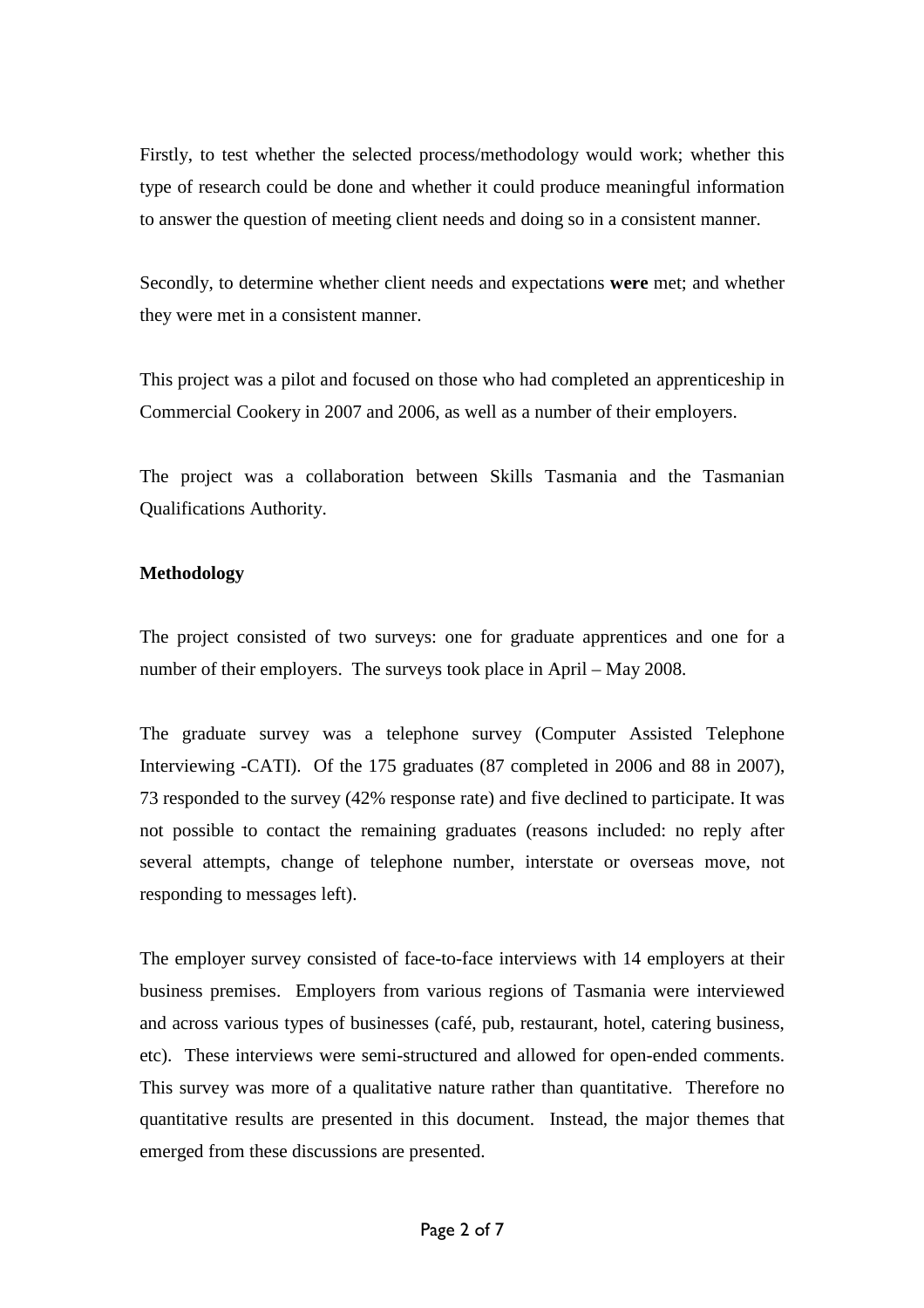## **Findings - The process**

The following comments relate to the overall efficiency and effectiveness of the survey process.

Firstly, the research was relatively easy to carry out and could be scaled up to a larger number of respondents. A contractor was employed for the telephone survey of the graduates. The employer interviews were carried out by two researchers, one from the Tasmanian Qualifications Authority and one from Skills Tasmania.

Both graduates and employers were quite willing to talk to the researchers. In fact several employers were very pleased to have the opportunity to do so.

Some of the questions, particularly those for the employer survey, could be further refined to draw out more focussed comments.

The qualification might be chosen a bit differently for a future project. Possibly a qualification that is offered by more providers; perhaps not an apprenticeship.

This type of research has the capacity to provide important information for future policy and practice, such as identifying areas where closer scrutiny might be required, identifying where stronger collaboration between employers and providers might be beneficial, and guiding allocation of funds to areas that are delivering the desired outcomes.

# **Findings - Graduate survey**

For most respondents (85% of responses), the majority of the training took place onthe-job.

Forty three per cent of respondents agreed or strongly agreed that what they were learning off-the-job was fairly consistent with what they were learning on-the-job. More than half of the respondents (53%) neither agreed nor disagreed.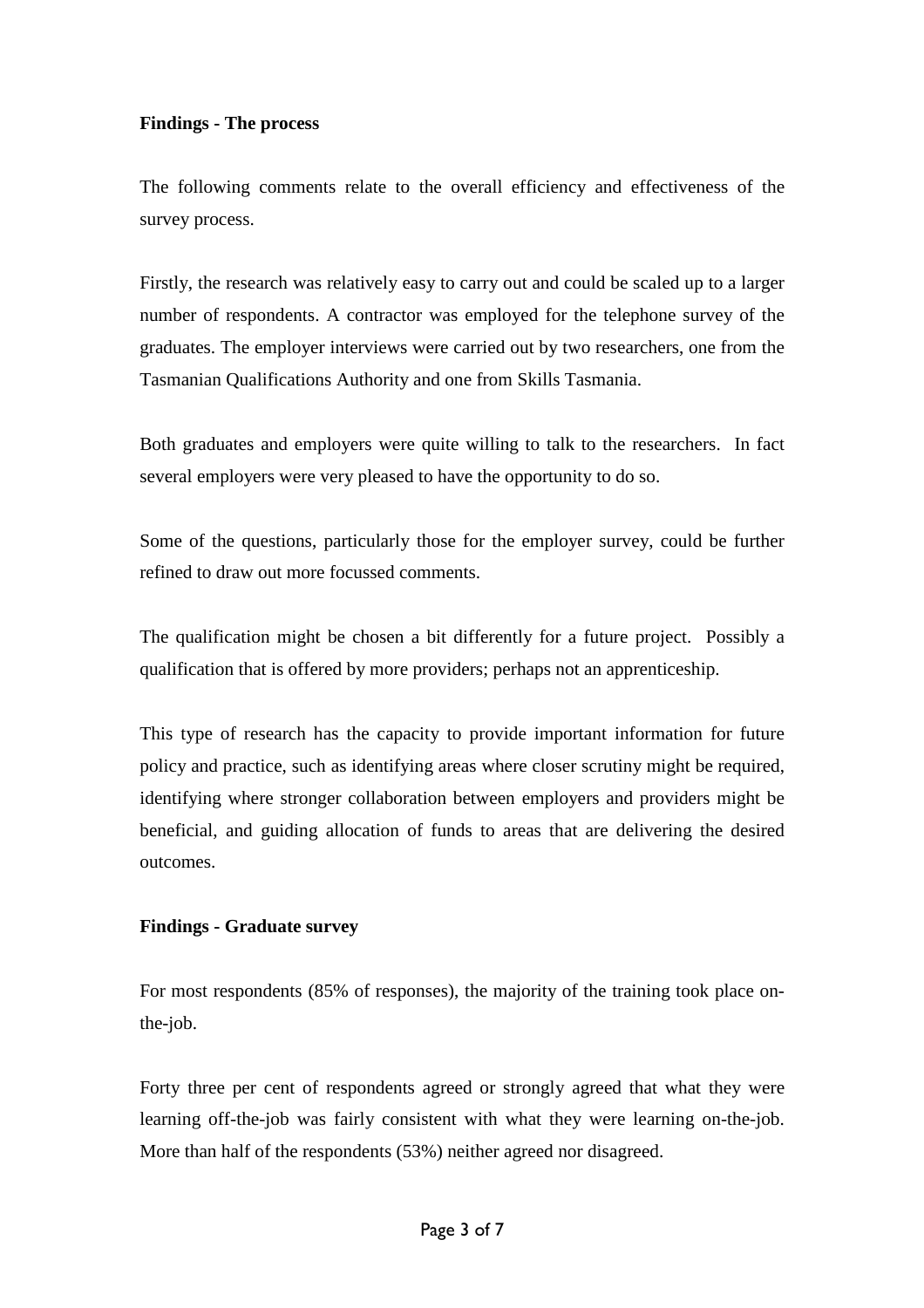About three quarters of respondents agreed that the off-the-job training provided additional knowledge and skills over what was learned on-the-job.

The majority of respondents gave positive ratings to the training provided by both the employer and the RTO. Eighty two per cent of respondents rated the training provided by the RTO as Very Good or Excellent and 70% rated the training provided by the employer as Very Good or Excellent.

Graduates were asked to what extent their training met the expectations of the employer they worked for immediately after they finished their apprenticeship. Forty one per cent indicated "Very well" and 45% indicated "About right". Thirteen per cent indicated "Not very well" or "Not well at all".

Ninety five per cent of respondents were employed at the time of the survey. Eighty one per cent of these were employed as chefs/cooks while 19% were employed in other occupations.

Nearly all of the respondents employed as chefs/cooks believed their training was good preparation for their current job (96% of respondents). However, 43% said there were some aspects of their current jobs that they would have liked to have learned in their training.

In the course of the telephone interviews, graduates had the opportunity to offer prompted comments (at the end of the interview they were asked if there was anything they would like to add) as well as unprompted as they were answering particular questions. These comments range from very positive to reasonably negative. Several concerns were about administrative matters such as record keeping by the RTO, there were several comments that the programs could be more challenging, the importance of the content and the learning experiences reflecting current industry practice – rather than what they saw as out-of-date practice, various suggestions for additional topics that could be included, several concerns with what they saw as aspects of competency-based training – eg one-off assessments.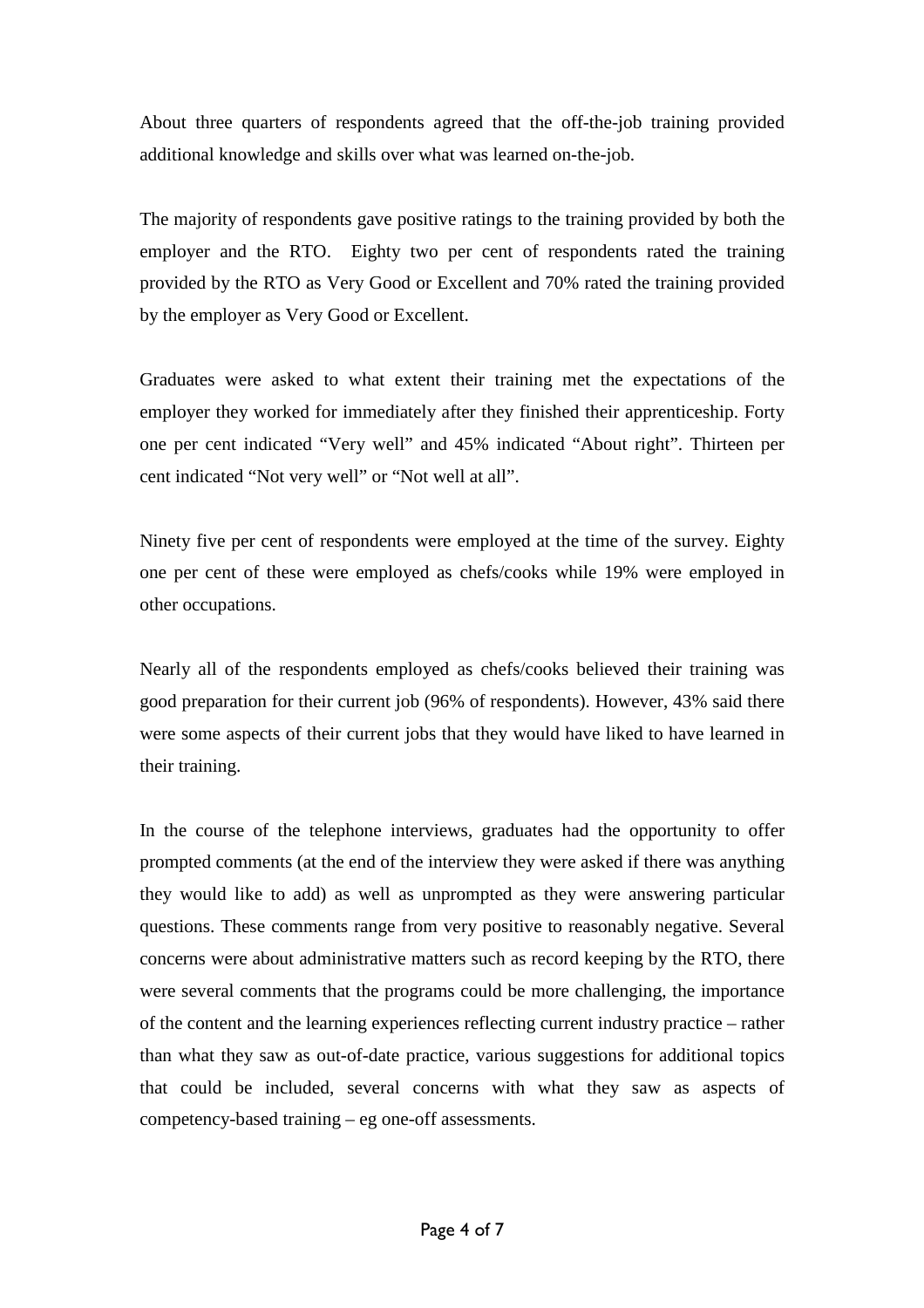# **Findings – Employer survey**

The employer survey was more of a qualitative nature rather than quantitative, with 14 employers being interviewed. Therefore no quantitative results are presented in this document.

Most of the employers interviewed commented on the significance of the enterprise in which the apprentice was employed in influencing the overall outcomes. They noted the very different learning environments presented by different types of enterprises whether they be café, hotels, country pubs, fine restaurants, bakeries, commercial catering establishments. Because of the impact of these differences, the need to move apprentices between establishments was noted by some employers.

Many employers interviewed regarded themselves, or their staff, as being very involved in the training of their apprentices. They spoke of practices such as going through assignments with them, monitoring their progress, contacting the RTO, providing new learning opportunities for them. Many of those interviewed seemed pleased to be involved in the training.

One of the issues discussed with employers was what they expected from graduates. A number of employers commented that the completion of the certificate was only the beginning and that more experience in the kitchen was needed before graduates could progress to more senior positions in the kitchen. They spoke of the qualification indicating that the person was ready to begin working – able to 'hit the ground running' – get into work straight away. No-one expected graduates to be able to work unsupervised or to manage a kitchen.

There were mixed views about the relevance and value of the off-the-job training to their business. Those who regarded it positively spoke of: keeping apprentices up-todate with what is happening in the industry; providing under-pinning knowledge; broadening their understanding of the industry. Negative comments included:

• not demanding enough, too easy, not long enough, boring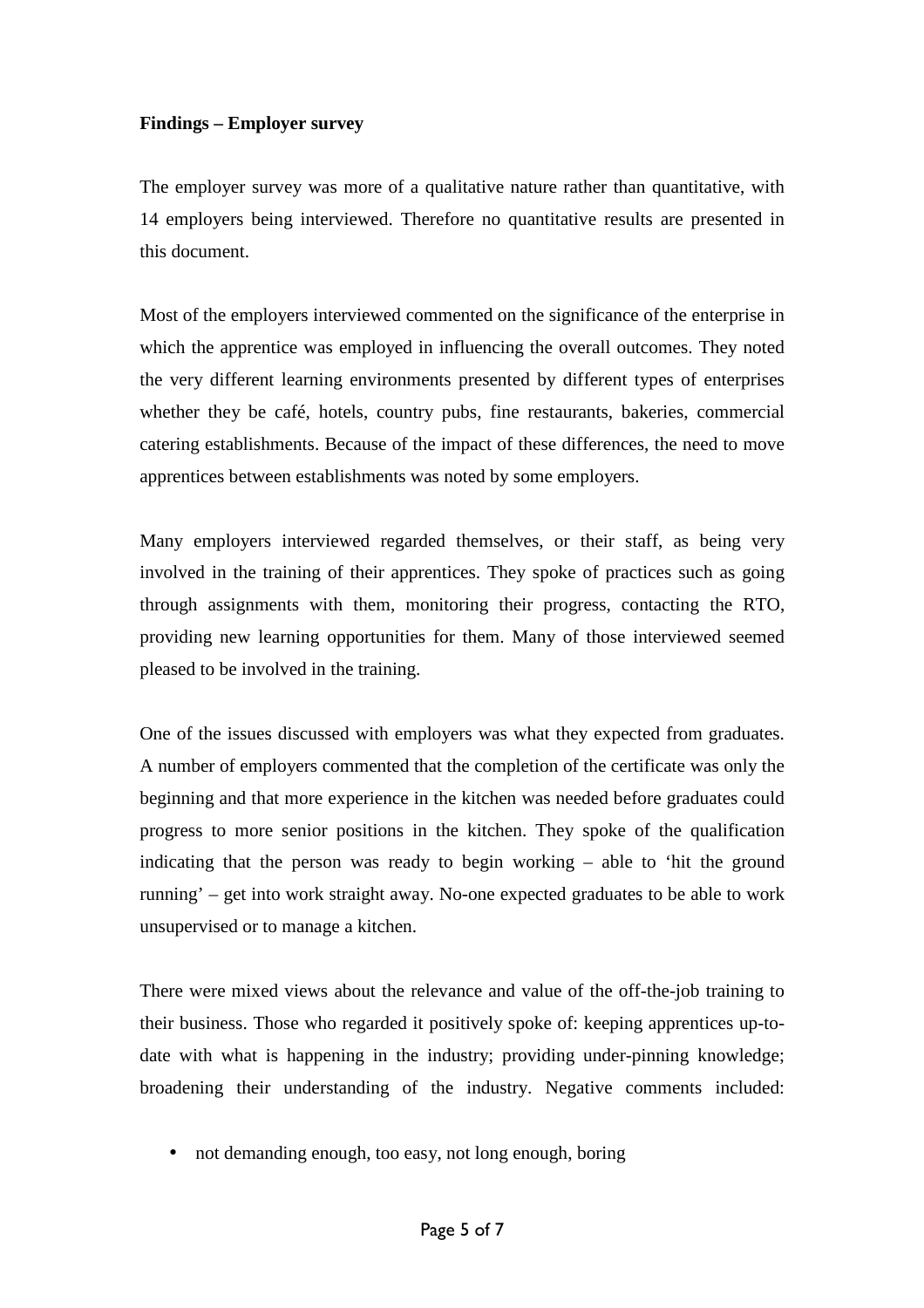- some topics are not relevant to the current industry
- some trainers appear not to have recent industry experience.

Employers also spoke of the importance of the individual trainers in determining the value of the off-job component. Another concern related to perceived fully institutionalised training that appeared to not provide sufficient practical, real world experience. Overall, however, most employers agreed that the off-the-job training was of benefit to their business.

Similarly, there were mixed views regarding the consistency of outcomes between different RTOs. A few commented that they had noticed a difference; most said that there wasn't any significant difference. Where there was a difference, this could sometimes be attributed to individual trainers. The issue of different trainers using different approaches and producing different outcomes could sometimes be true even within the same RTO.

Nearly all employers commented on the importance of the personal attributes of the apprentice in determining their suitability. They spoke of 'flair', 'attention to detail', 'creativity', 'passion'. Personal attributes were particularly important because of the nature of the industry they said. The job was hard with long hours, relatively poor pay, and stressful working conditions. Only those that had a passion for food and for the industry would survive they felt.

Generally, the qualification is not seen as important in recruitment decisions. Most employers said they regarded experience as more important and characteristics such as keenness and eagerness to learn. While the qualification is taken into account, it is not the primary consideration in making a decision to employ. Several employers commented that qualifications become more important for the higher positions such as head chef because it carries with it an assumption of the person having broad under-pinning knowledge.

Overall comments about both the industry and training appeared rather more negative than positive. There is much concern about staff shortages, about turn-over of staff,